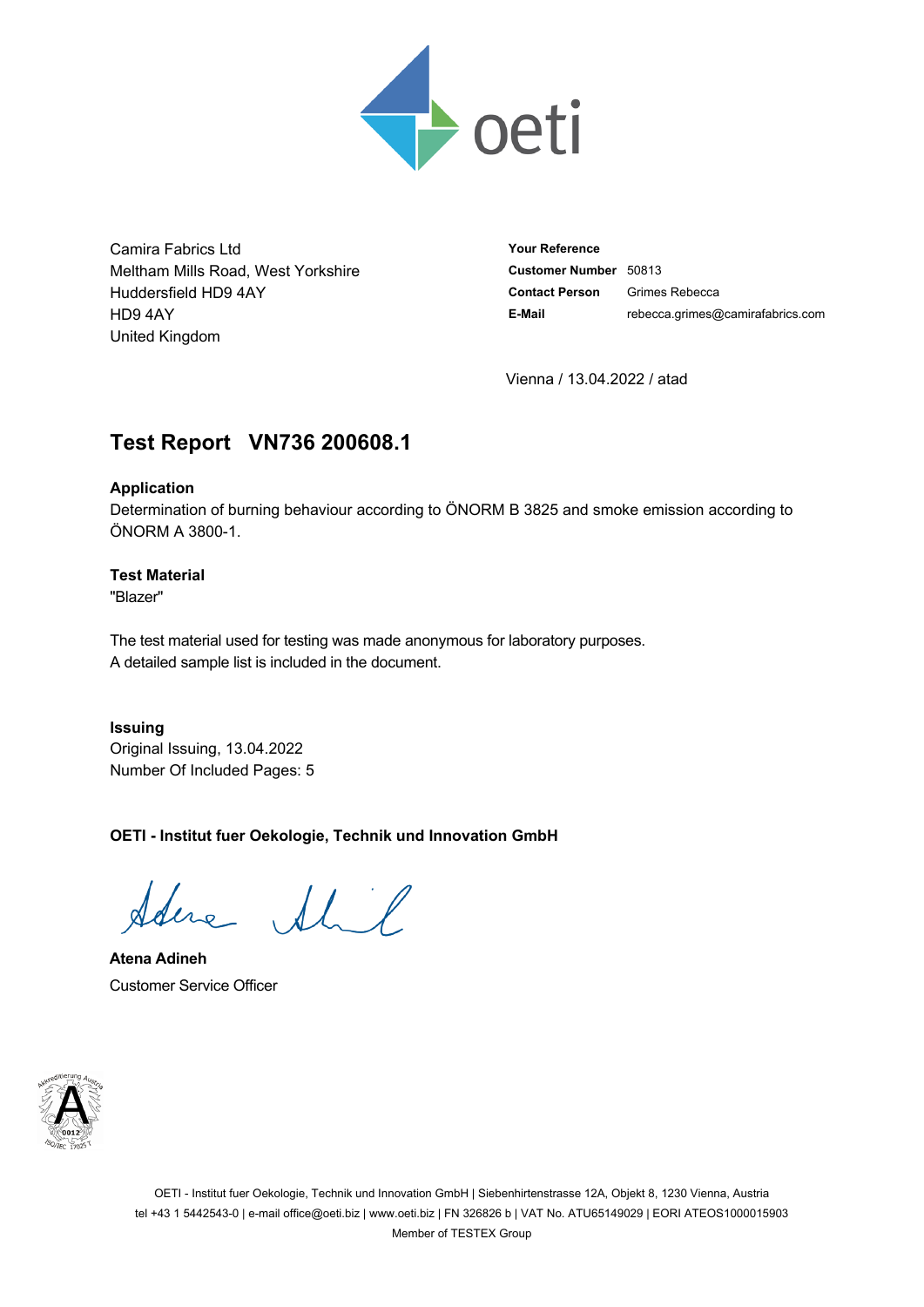

# **1 Application**

| Date of Order | <b>Scope of Order</b>                                  |  |  |  |  |  |
|---------------|--------------------------------------------------------|--|--|--|--|--|
| 16.02.2022    | Description Of Specimen - Textile Fabrics - DIN 60000  |  |  |  |  |  |
|               | Burning Behaviour Of Upholstery Fabrics - ÖNORM B 3825 |  |  |  |  |  |
|               | Smoke Emission - ÖNORM A 3800-1                        |  |  |  |  |  |

#### **2 Samples**

| No. | <b>Receipt</b> | Sample Identification |  |  |
|-----|----------------|-----------------------|--|--|
|     | 24.02.2022     | "Blazer"              |  |  |

(Unless otherwise stated samples are provided by the customer.)

### **3 Tests Performed / Results**

#### **\*Description Of Specimen - Textile Fabrics DIN 60000**

Tested sample: **#1 "Blazer"**

| Type of fibre:             | 100 % Virgin Wool              |  |  |  |
|----------------------------|--------------------------------|--|--|--|
|                            | (declaration by the applicant) |  |  |  |
| Technological description: | Woven fabric                   |  |  |  |

According to the current version of the relevant European Directives, fibre materials with a mass percentage of

< 2 % are not specified.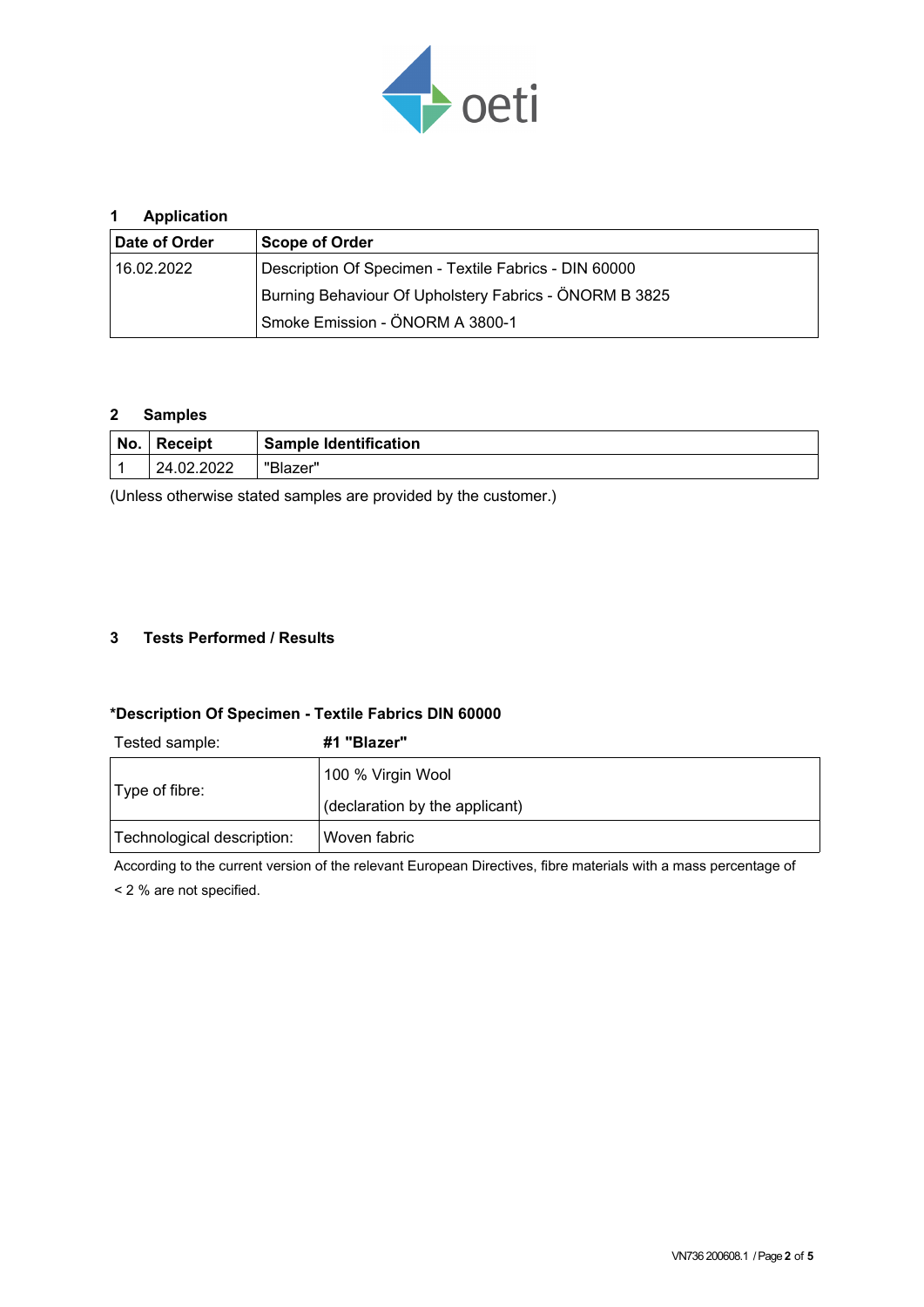

#### **Burning Behaviour Of Upholstery Fabrics ÖNORM B 3825**

| Tested sample       | #1 "Blazer"                                                                                                                                           |
|---------------------|-------------------------------------------------------------------------------------------------------------------------------------------------------|
|                     | Arrangement of upholstery: Arrangement A: free chosen upholstery                                                                                      |
| Kind of upholstery: | high resilient foam, properties: Burning behaviour: "schwerbrennbar"<br>according to ÖNORM A 3800-1, Designation: RF 5560, Producer:<br><b>NEVEON</b> |

Number of test specimens: Longitudinal direction 3 / Cross direction 3

| <b>Direction</b> | <b>Specimen</b> | <b>Burning-</b><br>time<br>[sec] | Afterflame-<br>time [sec] | Afterglow-<br>time [sec] | Flame- spread<br>rate [mm/sec] | Self-<br>extinguishing<br>before reaching<br>measuring<br>mark |
|------------------|-----------------|----------------------------------|---------------------------|--------------------------|--------------------------------|----------------------------------------------------------------|
| Length           | 1               | none                             | 14                        | 0                        |                                | yes                                                            |
|                  | $\overline{2}$  | none                             | 17                        | 0                        | --                             | yes                                                            |
|                  | 3               | none                             | 15                        | 0                        | --                             | yes                                                            |
| Cross            | 1               | none                             | 16                        | 0                        | --                             | yes                                                            |
|                  | 2               | none                             | 18                        | 0                        | --                             | yes                                                            |
|                  | 3               | none                             | 15                        | 0                        |                                | yes                                                            |

Secondary effects of burning:

self-extinguished of fabric and upholstery

# **Classification**

According to the classification criteria the tested sample can be classified as:

**"normal brennbar" according to ÖNORM B 3825**

Comments: This test is a compound test at which the furniture fabric will always be tested combined with upholstery. Classification, therefore, relates only to the described arrangement of specimens and foam used.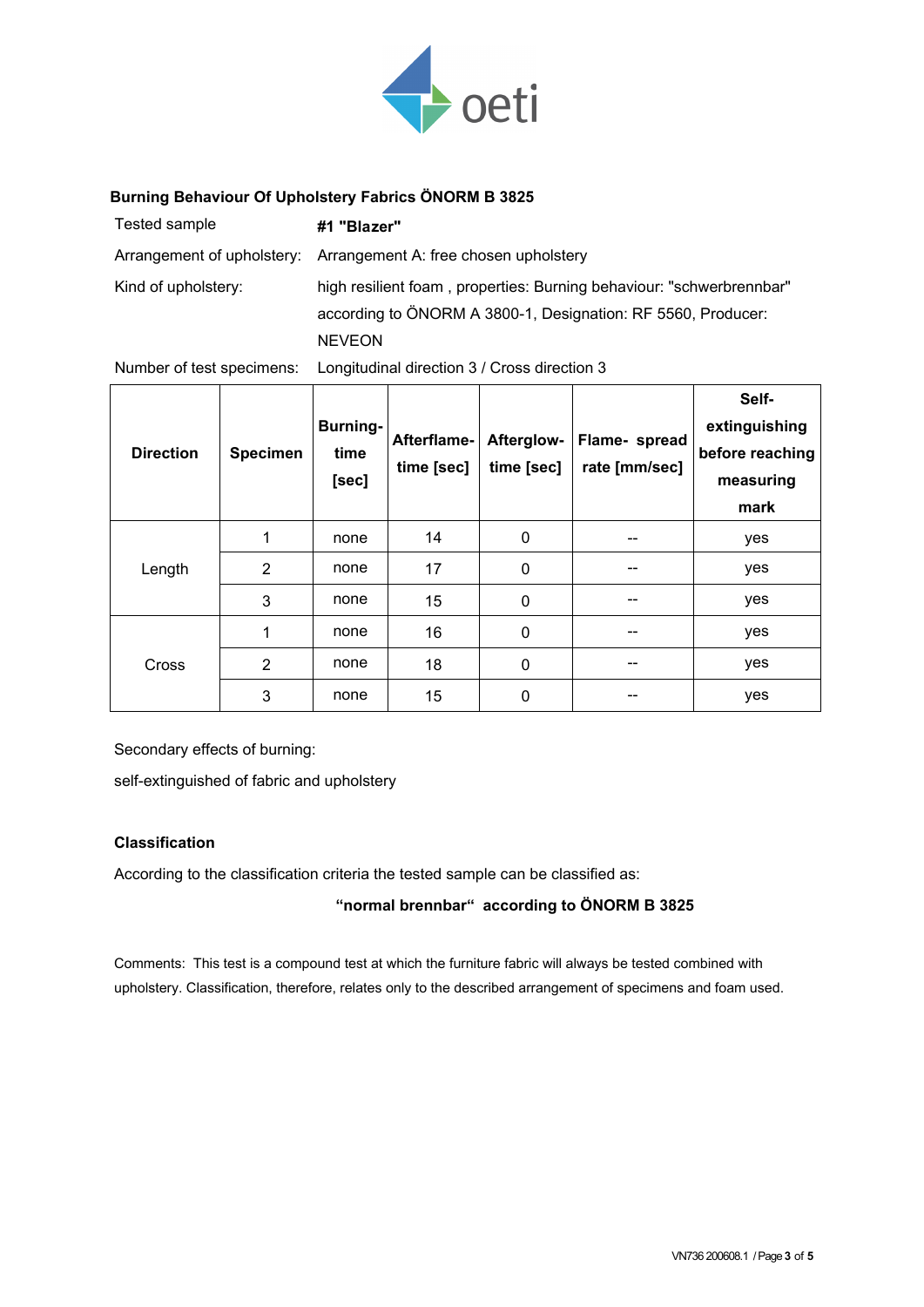

# **Smoke Emission ÖNORM A 3800-1**

Tested sample: **#1 "Blazer"**

Arrangement of the specimen: loose

| Maximum smoke emission [%] |            |            |            |            |            |  |  |  |
|----------------------------|------------|------------|------------|------------|------------|--|--|--|
| Specimen 1                 | Specimen 2 | Specimen 3 | Specimen 4 | Specimen 5 | Mean value |  |  |  |
| 39                         | 38         | 16         | 44         | 23         | 32         |  |  |  |

### **Classification**

According to the classification criteria the tested sample can be classified as:

# **"Qualmbildungsklasse Q1 – schwachqualmend"**

according to ÖNORM A 3800-1